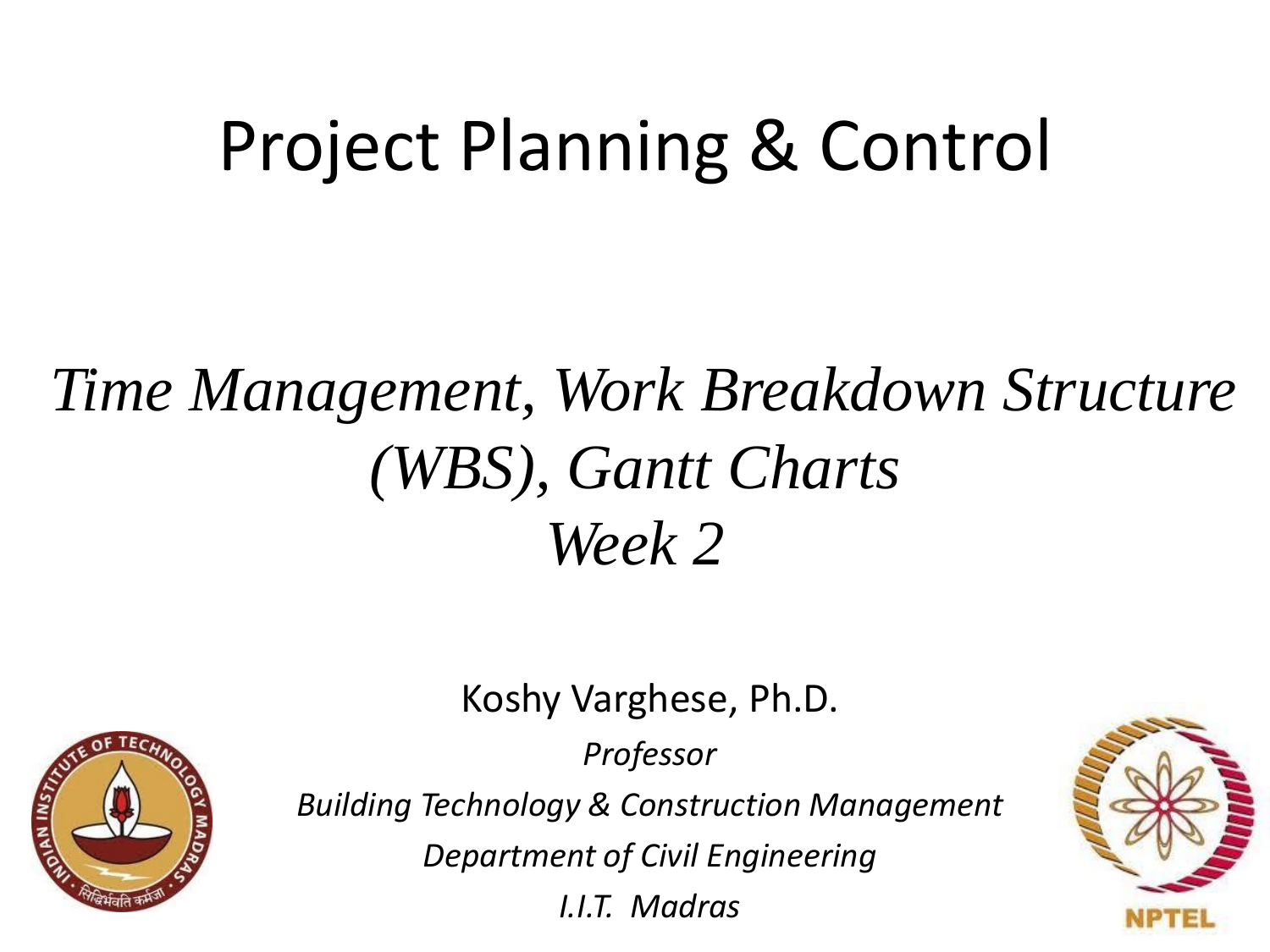# Project Planning & Control

## *Lesson 1 Time Management - Overview*

Koshy Varghese, Ph.D.

*Professor*



*Building Technology & Construction Management*

*Department of Civil Engineering*

*I.I.T. Madras*

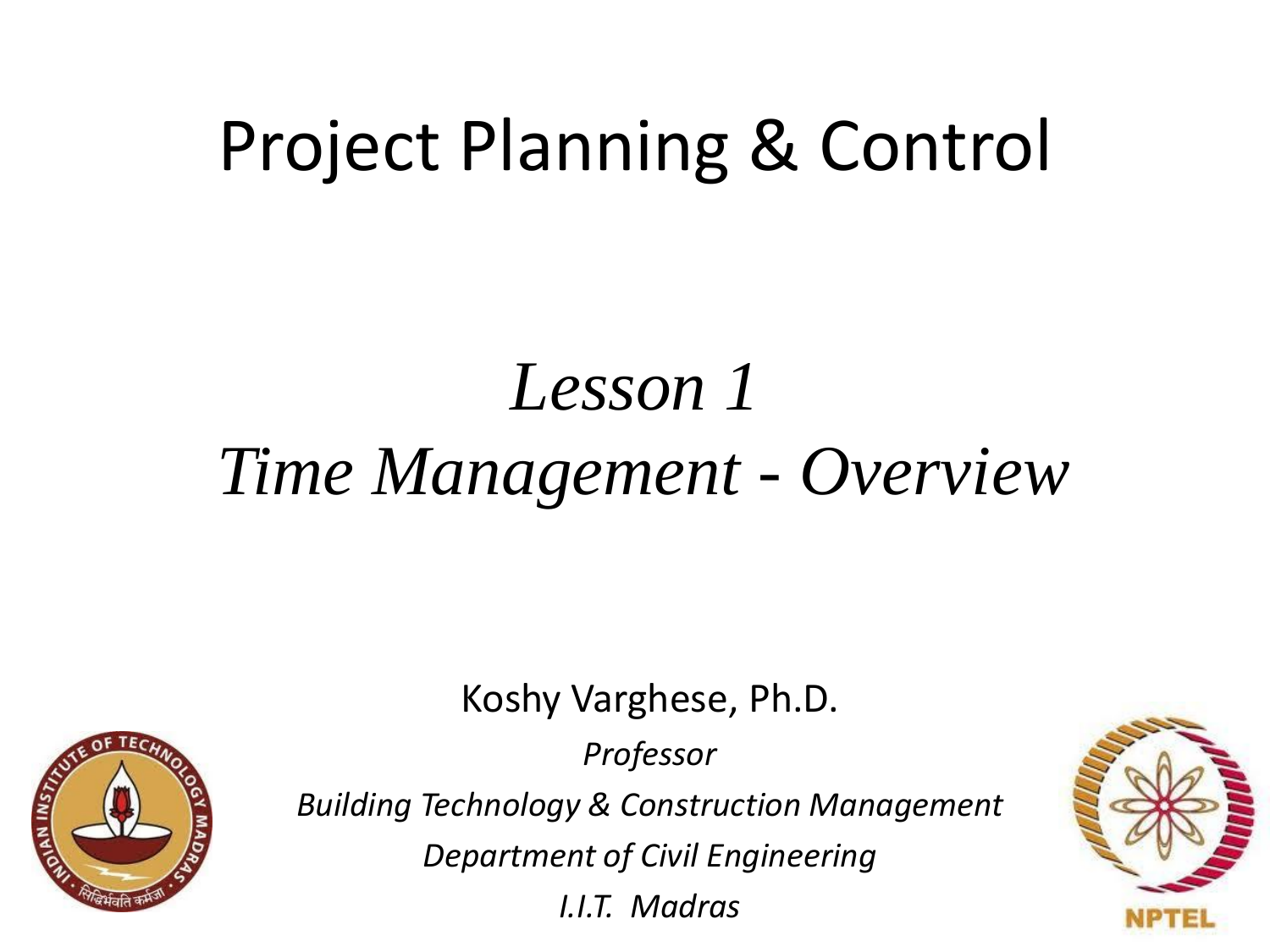# Learning Objectives

• Time Management Overview

• Basics of Work Breakdown Structure

• Tools for Time Management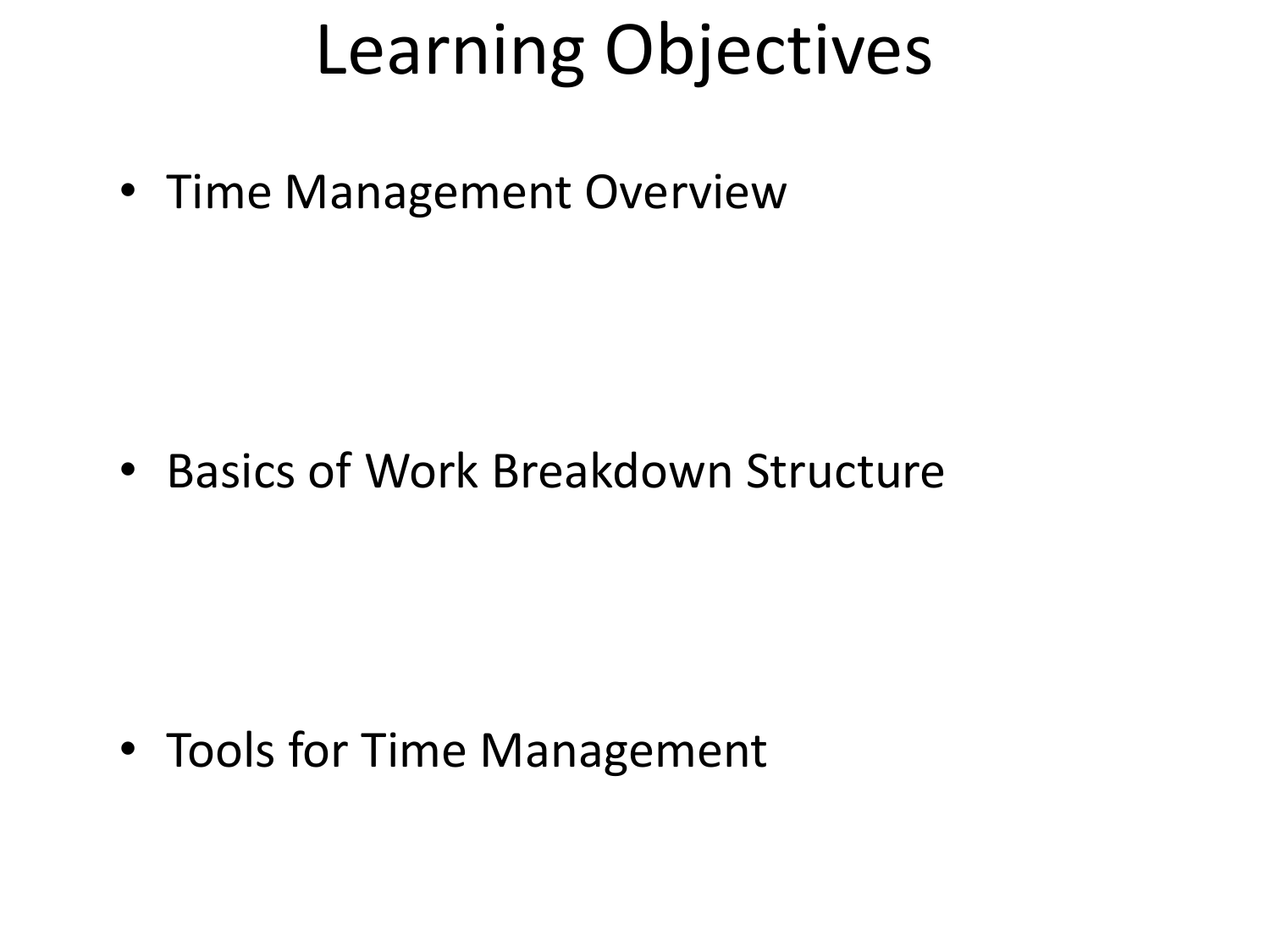## Management Approach



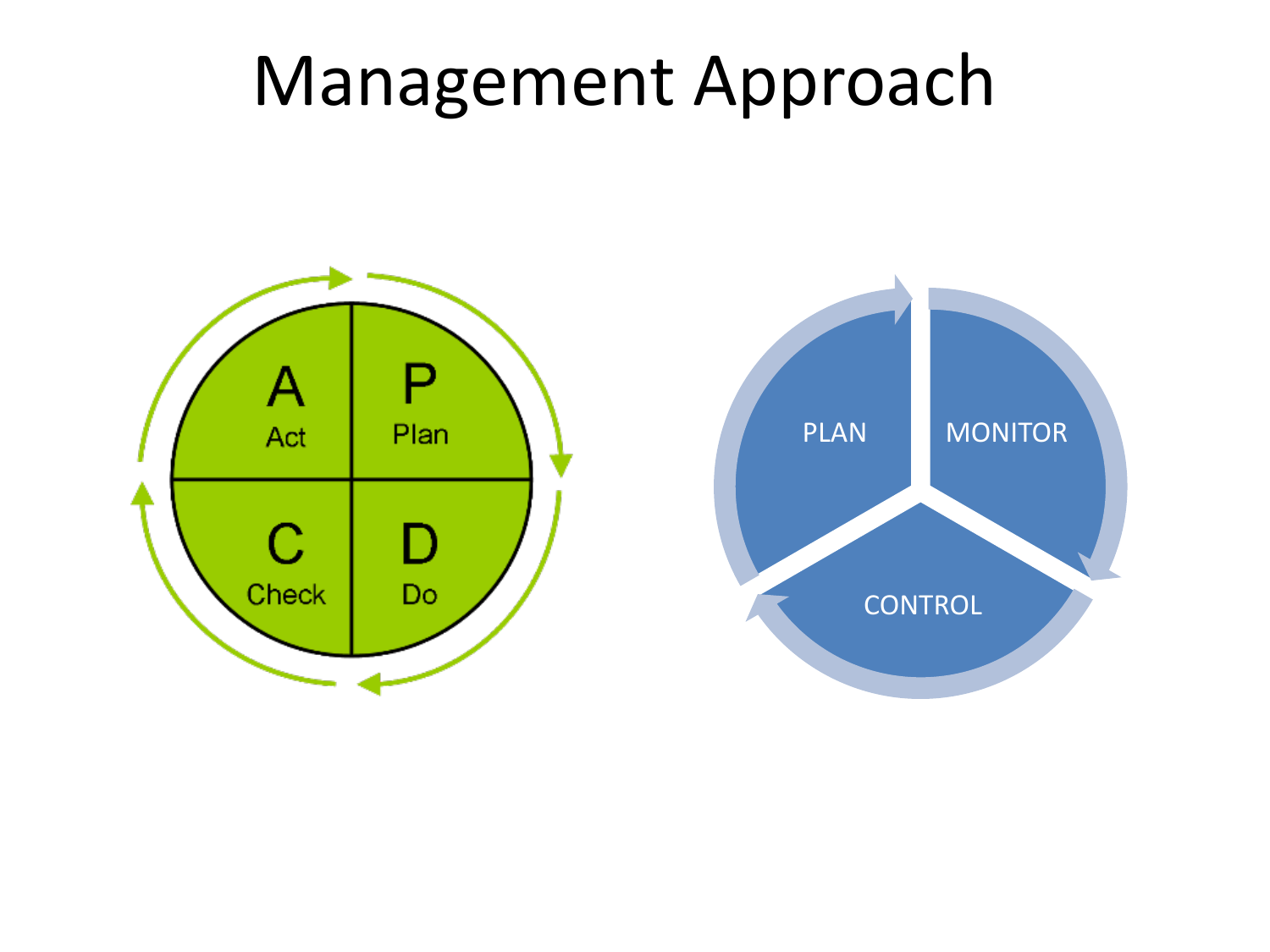### **Planning, Monitoring and Control**

#### Planning

Developing a strategy for executing the project in order to meet project objectives

Do

Executing project with intent to meet project objectives

### Monitoring/Check

Gathering data on actual project progress and comparing with plan to evaluate compliance to plan

### Control /Act

Decision making on interventions required during the execution of the project to keep the project on-track in order to meet objectives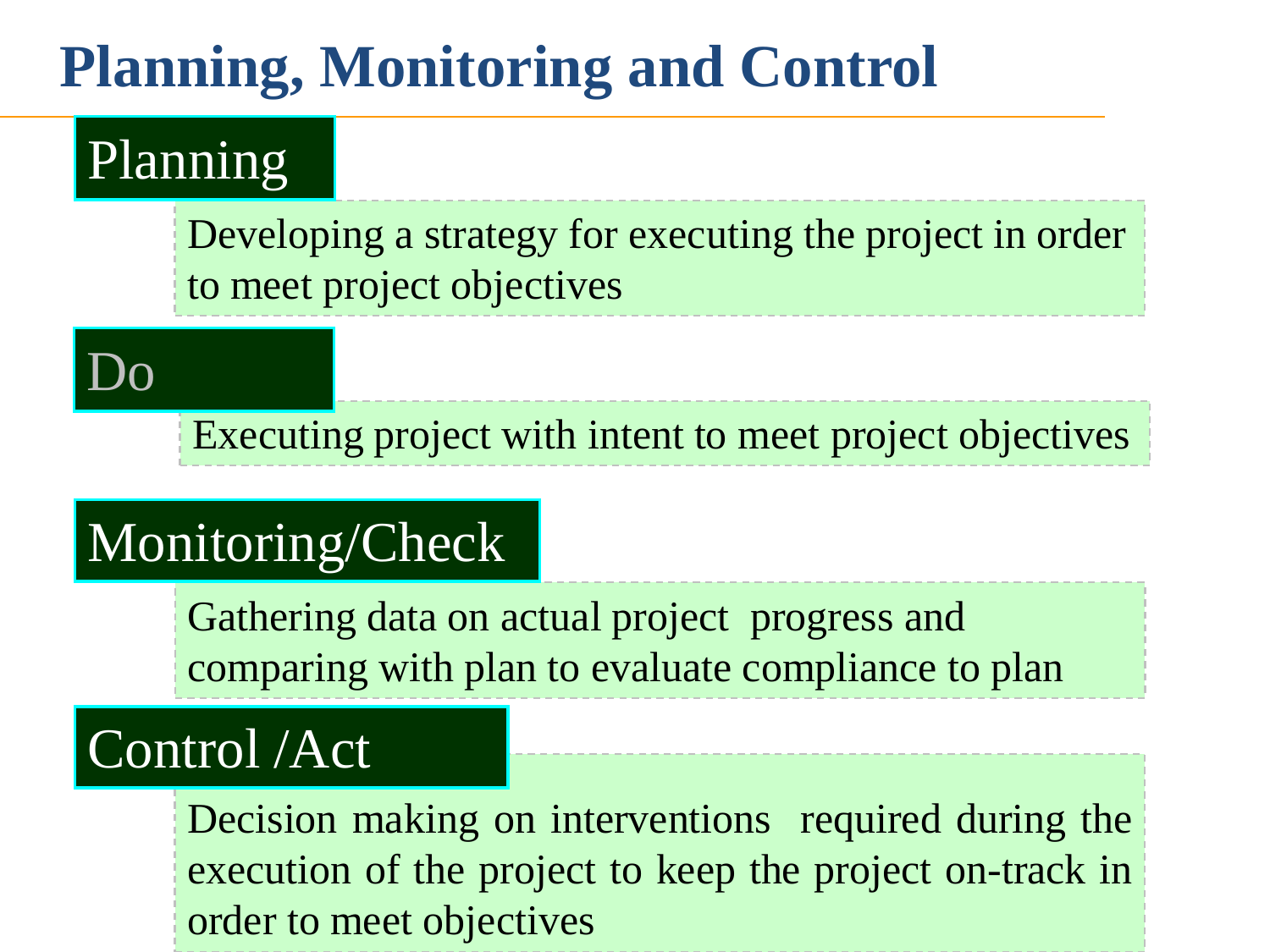## Project Time Management - PMBOK

- 6.1 Activity Definition
- 6.2 Activity Sequencing
- 6.3 Activity Resource Estimation
- 6.4 Activity Duration Estimating
- 6.5 Schedule Development
- 6.6 Schedule Control

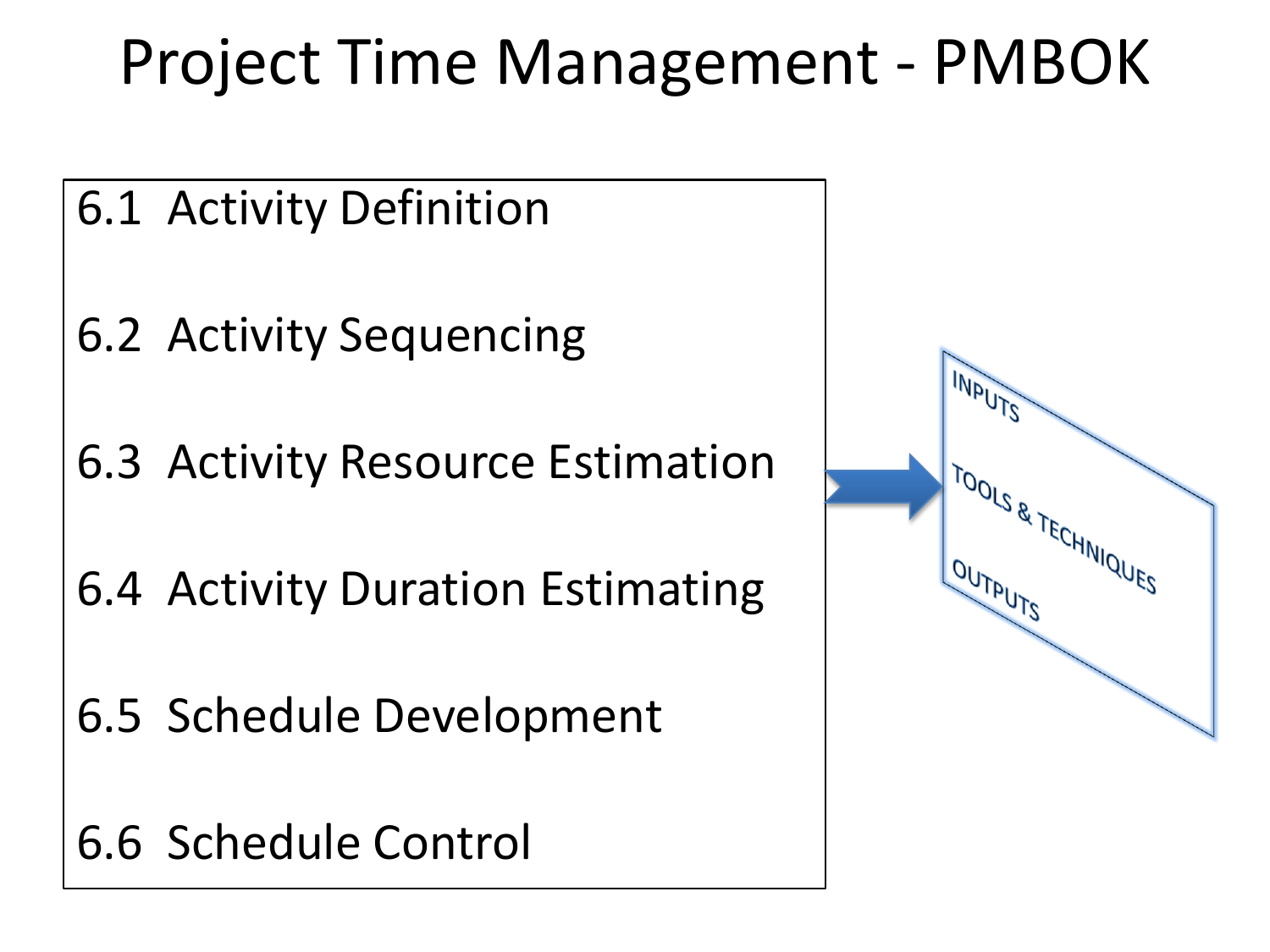# ACTIVITIES..ACTIVITIES..ACTIVITIES

• Project is made up of activities

• Completion of all activities ensures completion of project

• Key Step – Identify Activities!

• How ?